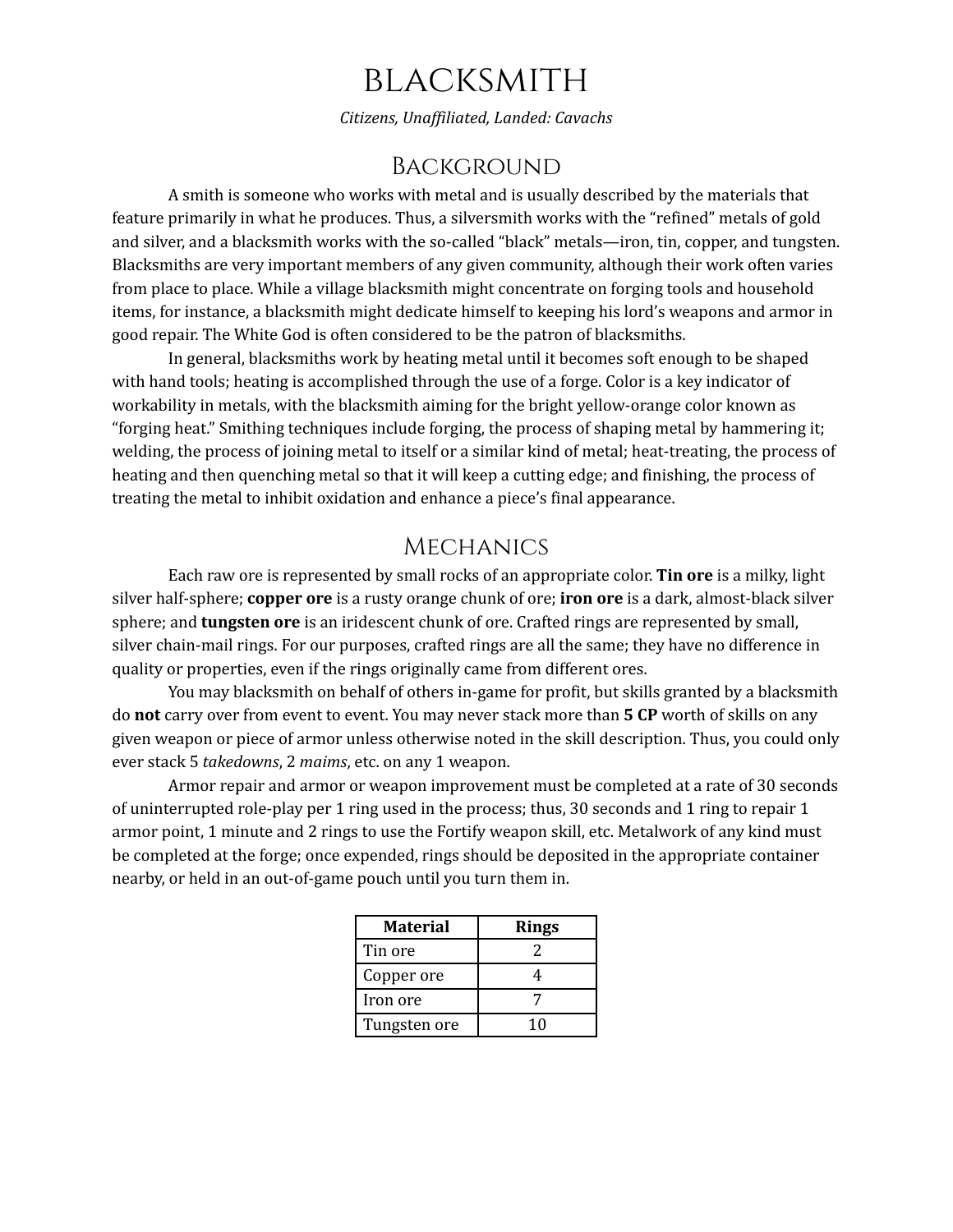# PROGRESSION

| <b>Level</b>  | Requirement                             | Time        | <b>In-game Benefits</b>     |
|---------------|-----------------------------------------|-------------|-----------------------------|
| <b>Novice</b> | Use 2 novice skills per event, over the | $+2$ events | Information about ores.     |
|               | course of 2 events.                     |             | All novice skills unlocked. |
| Journeyman    | Use 2 journeyman skills per event, over | +2 events   | All journeyman skills       |
|               | the course of 2 events.                 |             | unlocked.                   |
| Master        | Use 2 master skills per event, over the | $+3$ events | All master skills unlocked. |
|               | course of 3 events.                     |             |                             |
| Grandmaster   |                                         |             | All grandmaster skills      |
|               |                                         |             | unlocked.                   |

# **SKILLS**

*Note*: Each skill listed below is classified as an infinite-use skill, but it requires a number of refined rings equal to the skill's listed CP cost to use.

# **NOVICE**

**Craft ore (0)** Smelt raw ore into crafted metal rings by spending 30 seconds per ring desired, working the ore at the forge. You can exchange the ore for the appropriate number of crafted rings at the forge. You may also convert them between events by indicating which ore you would like to use in your BGS.

**Metal repair (1)** After 30 seconds of roleplay at the forge, use:

- 1 crafted ring to repair 1 chainmail or plate armor point;
- 1 crafted ring to repair 1 arrow, cudgel, dagger, or thrown weapon;
- 2 crafted rings to repair 1 buckler or 1-handed weapon;
- 3 crafted rings to repair 1 shield or 2-handed weapon.

**Refine edge (1)** Manipulate a weapon to allow its wielder to swing 1 Disarm on their very next successful weapon strike.

**Jagged edge (1)** Manipulate a weapon to allow its wielder to swing 1 Pain on their very next successful weapon strike.

**Reinforce armor (1)** Improve armor by adding 1 armor point to a given piece of armor per instance this skill is used, up to a total of 5 points per person. Additional armor points do not count toward the wearer's normal armor cap; however, additional armor points cannot be repaired.

**Weight blunt (1)** Manipulate a blunt weapon to allow its wielder to swing 1 Takedown on their very next successful weapon strike. This may never be applied to edged weapons.

**Hone weapon (1)** Manipulate a weapon to allow its wielder to swing 1 Cripple on their very next successful weapon strike.

# **JOURNEYMAN**

**Balance weapon (2)** Manipulate a weapon to allow its wielder to swing 1 Maim on their very next successful weapon strike.